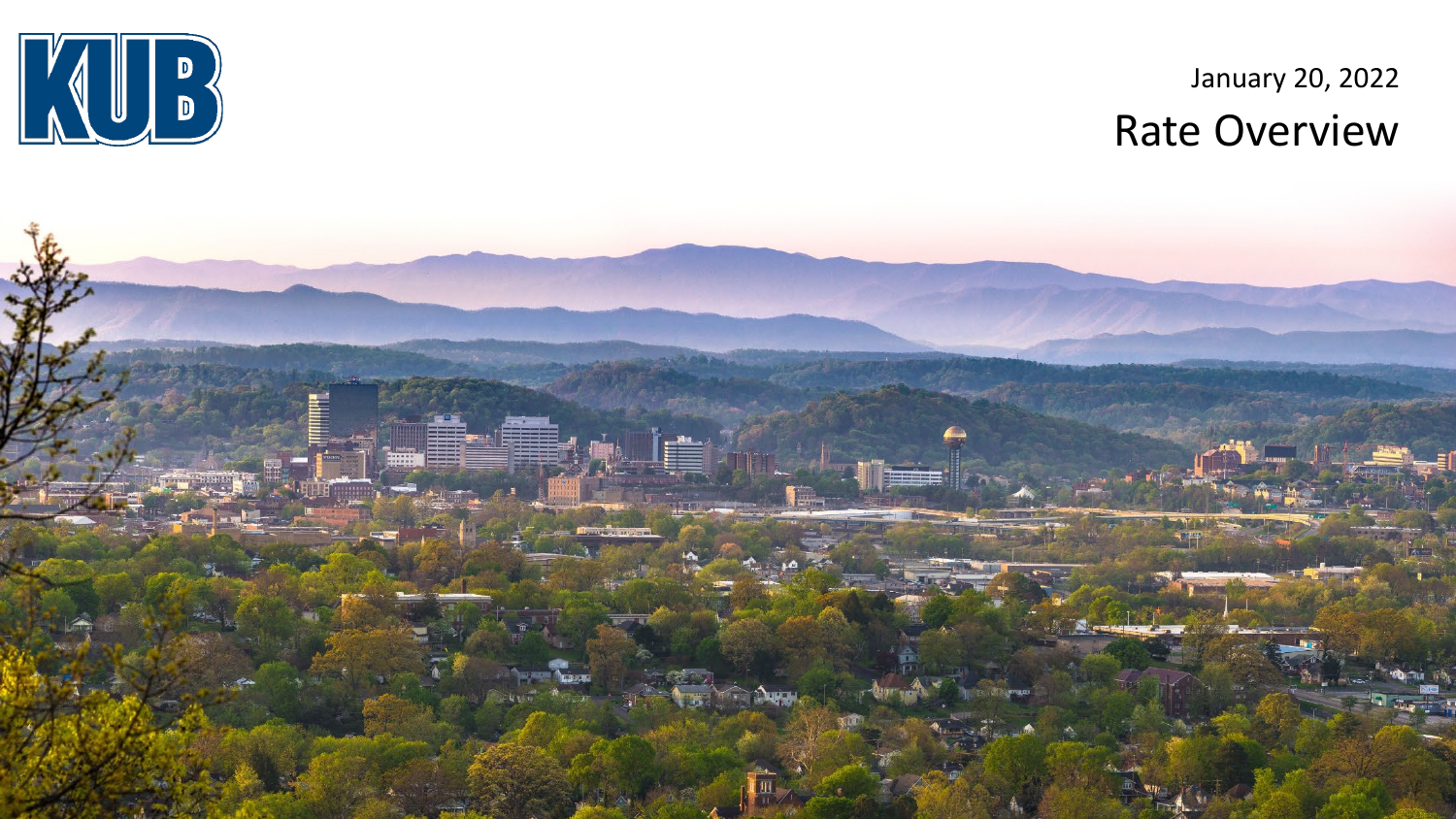# **Capital Investment in Millions**

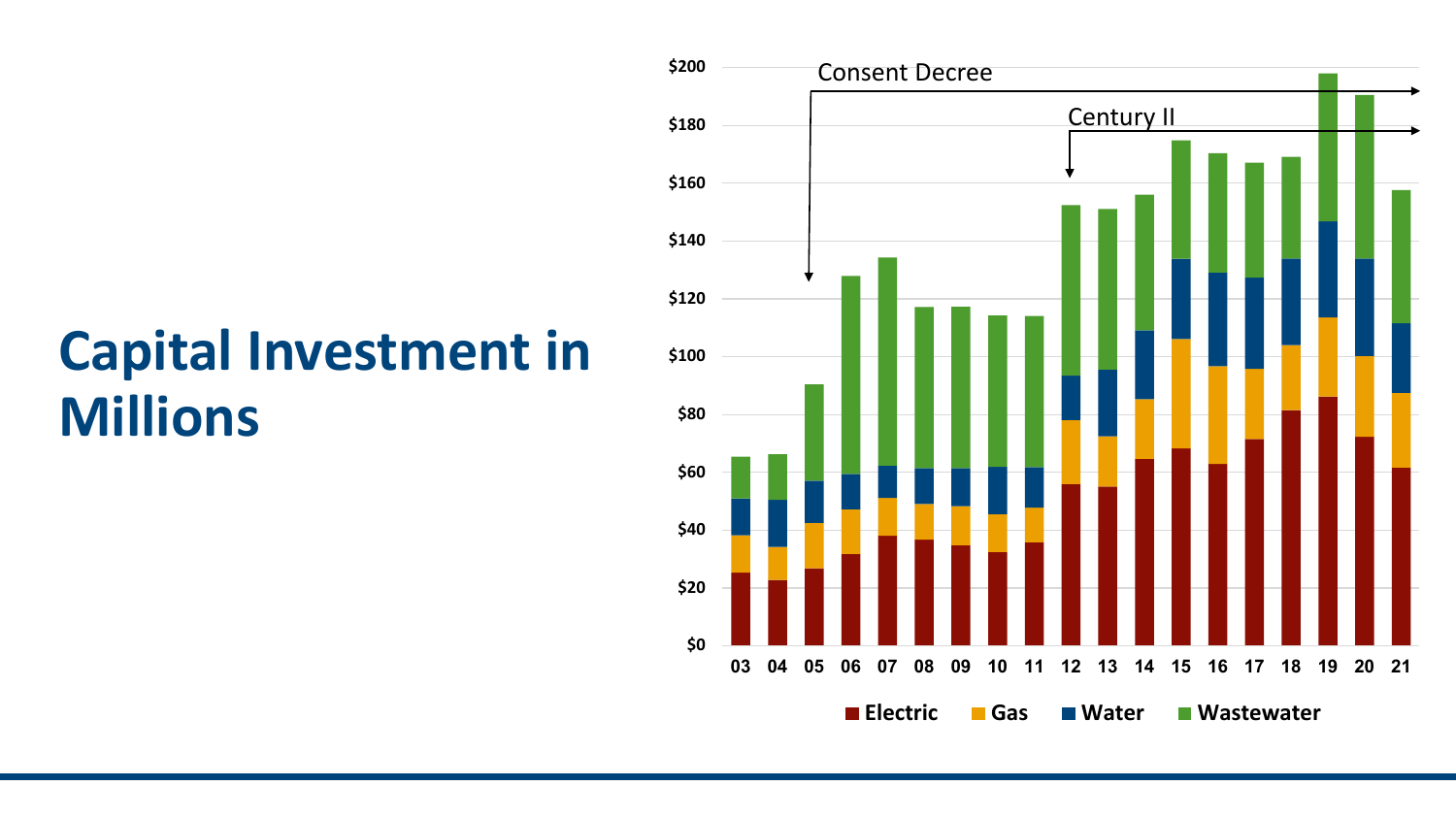# **Debt in Millions**

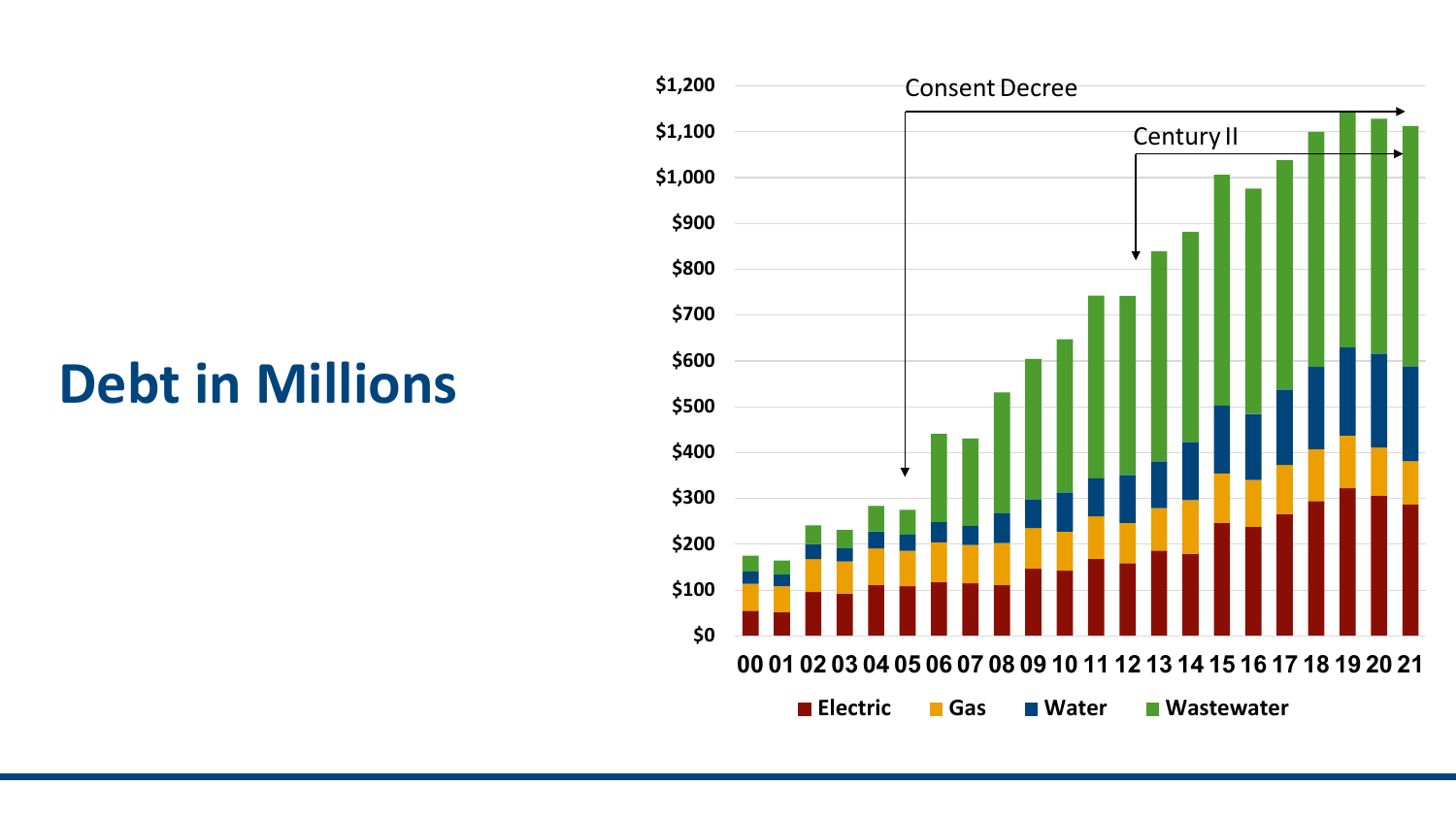### Electric Rate Increase History

Electric System

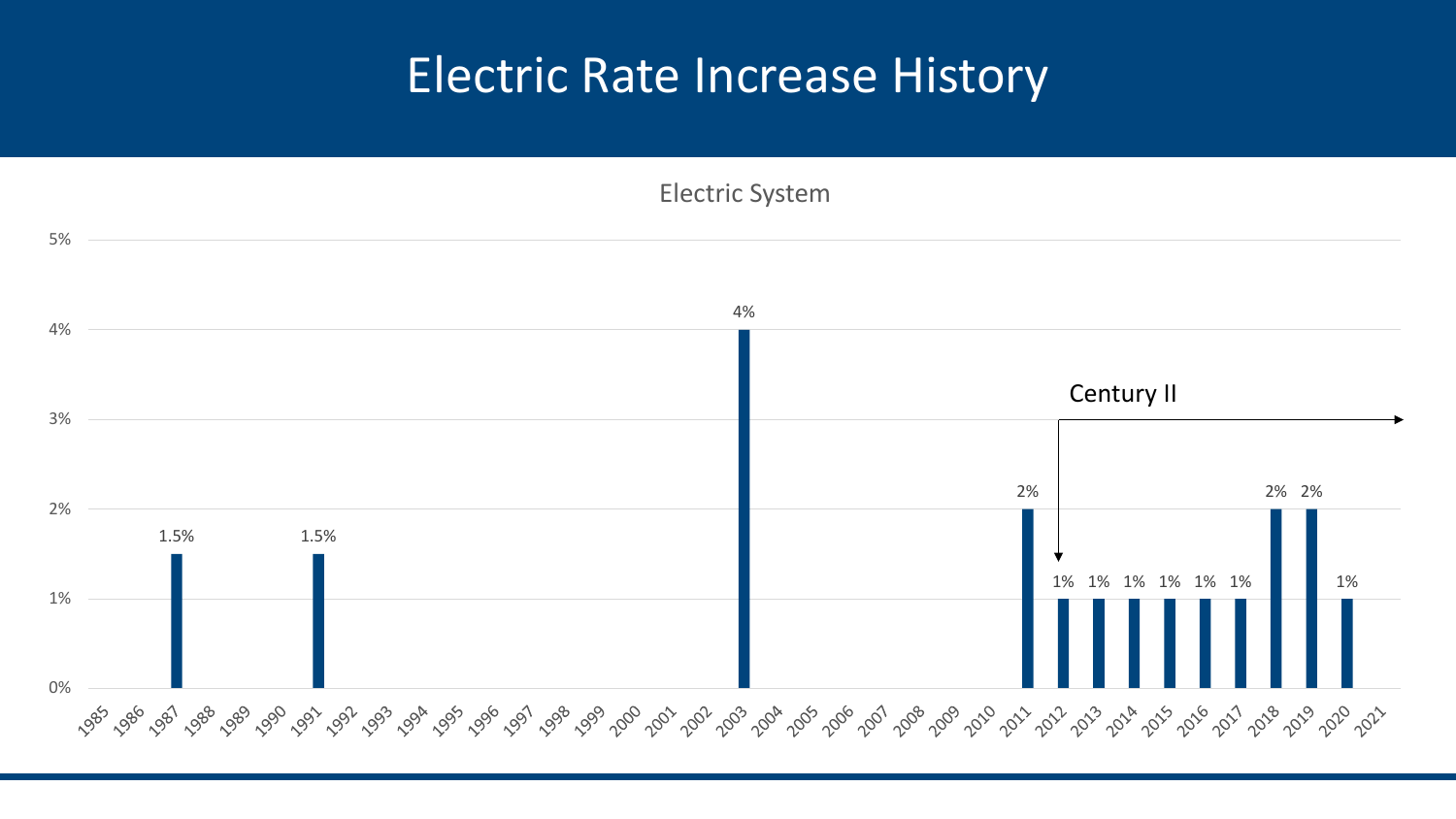# KUB Residential Rates Are Competitive

**\$108** \$0 \$20 \$40 \$60 \$80 \$100 \$120 \$140 **HU MLGW MTE KUB EPB VEC NGA NES** 1,000 kWh Monthly Use – 12 month ended June 2021 *("Big 8" TVA Distributors)*

**Electric Bill Comparison**



**\$57**  \$0 \$10 \$20 \$30 \$40 \$50 \$60 \$70

**ORUD LCUB PCUD KUB SCUD JCCUD** 50 Therms Monthly Use – 12 months ended June 2021

**Wastewater Bill Comparison** 



#### **Gas Bill Comparison** *(Regional Gas Distribution Companies)*

5 CCF Monthly Use – June 2021

#### **Water Bill Comparison**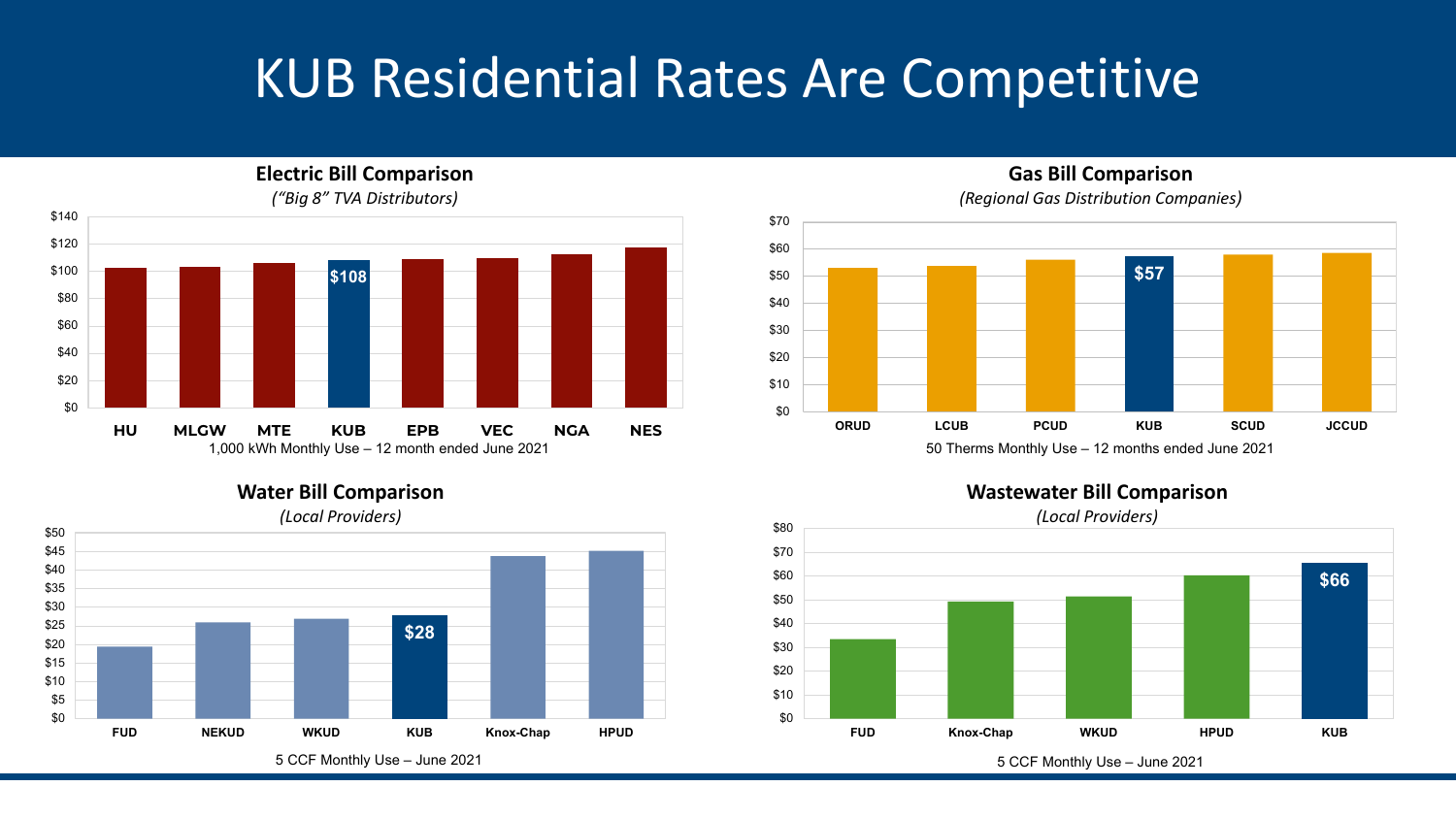### Electric Residential Bill Comparison of "Big 8" TVA Distributors

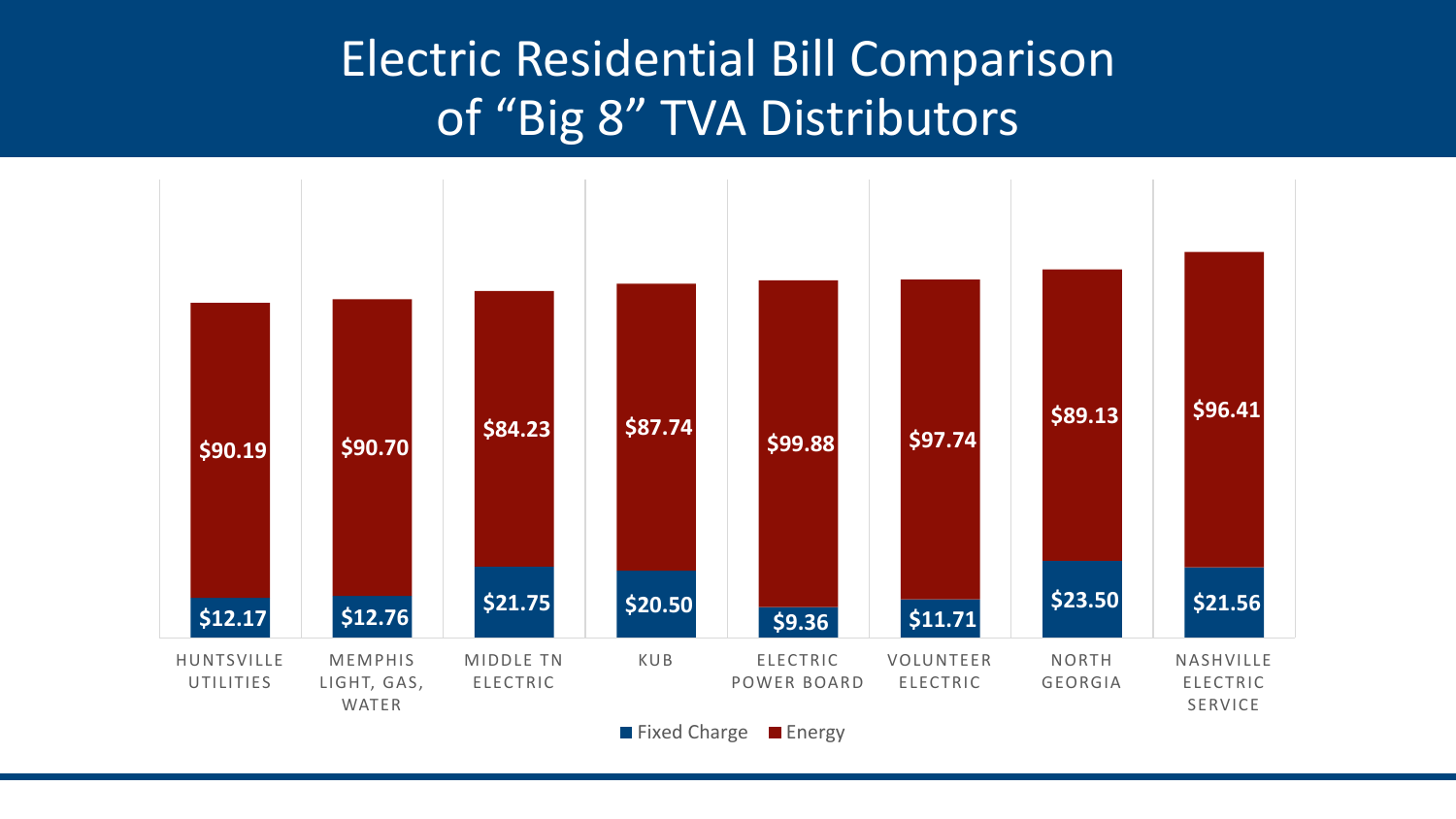## KUB Electric Residential Basic Service Charge is Competitive

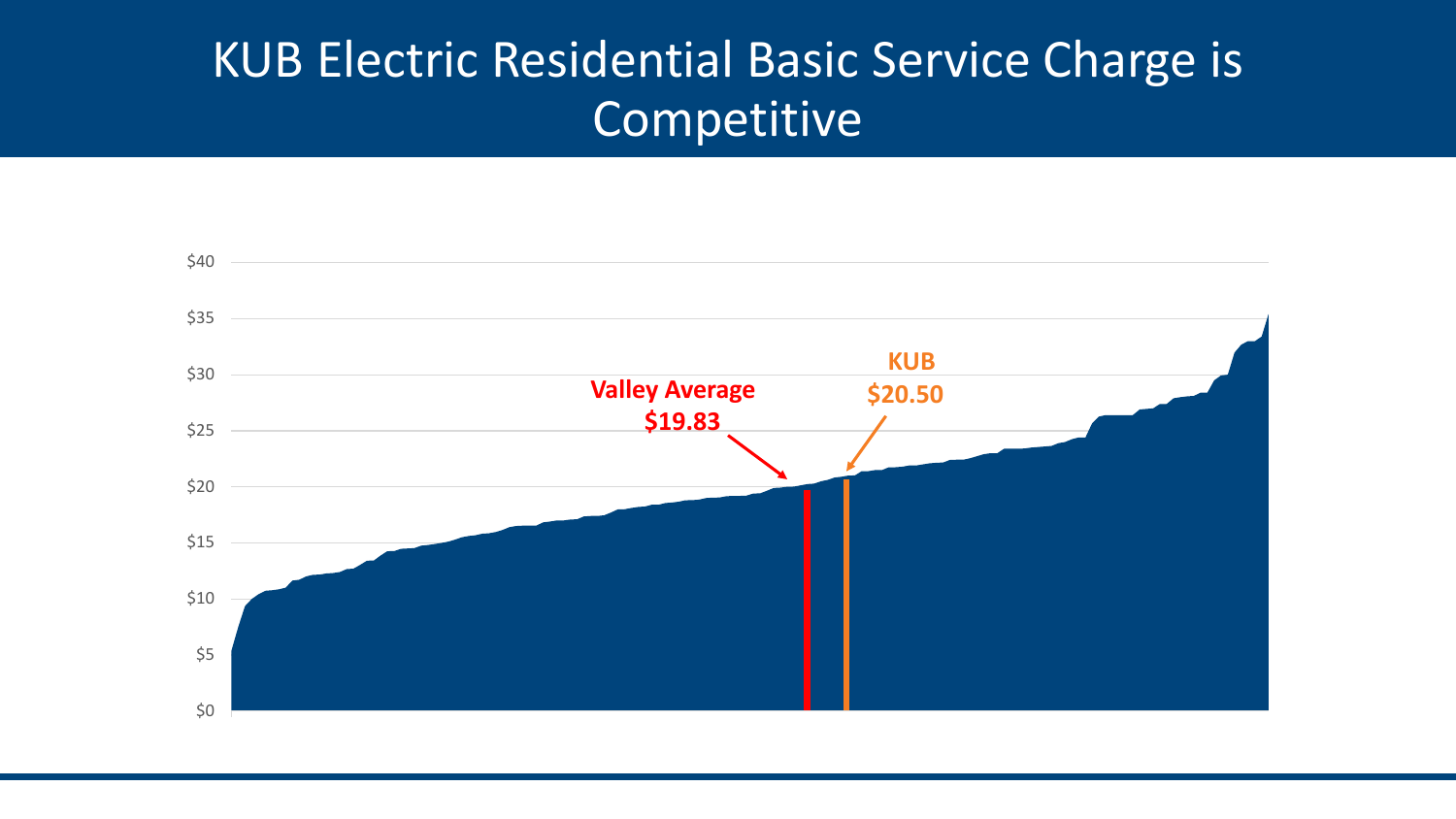## Electric Residential Bill Comparison of "Big 8" TVA Distributors

|                      | <b>EPB</b> | <b>VEC</b>  | <b>HU</b>  | <b>MLGW</b> | <b>KUB</b>  | <b>NES</b> | <b>MTE</b>  | <b>N GA</b> |
|----------------------|------------|-------------|------------|-------------|-------------|------------|-------------|-------------|
| <b>Fixed Charge</b>  | \$9.36     | \$11.71     | \$12.17    | \$12.76     | \$20.50     | \$21.56    | \$21.75     | \$23.50     |
|                      |            |             |            |             |             |            |             |             |
|                      | <b>HU</b>  | <b>MLGW</b> | <b>EPB</b> | <b>VEC</b>  | <b>NES</b>  | <b>MTE</b> | <b>KUB</b>  | <b>N GA</b> |
|                      |            |             |            |             |             |            |             |             |
| 500 kWh Total Bill   | \$57.14    | \$58.25     | \$59.30    | \$60.58     | \$63.81     | \$63.87    | \$64.37     | \$68.07     |
|                      |            |             |            |             |             |            |             |             |
|                      | <b>HU</b>  | <b>MLGW</b> | <b>MTE</b> | <b>KUB</b>  | <b>EPB</b>  | <b>VEC</b> | <b>N GA</b> | <b>NES</b>  |
|                      |            |             |            |             |             |            |             |             |
| 1,000 kWh Total Bill | \$102.36   | \$103.46    | \$105.98   | \$108.24    | \$109.24    | \$109.45   | \$112.63    | \$117.97    |
|                      |            |             |            |             |             |            |             |             |
|                      | <b>MTE</b> | <b>MLGW</b> | <b>KUB</b> | <b>HU</b>   | <b>N GA</b> | <b>VEC</b> | <b>EPB</b>  | <b>NES</b>  |
|                      |            |             |            |             |             |            |             |             |
| 2,000 kWh Total Bill | \$190.22   | \$193.88    | \$195.99   | \$197.83    | \$201.77    | \$207.20   | \$209.11    | \$214.39    |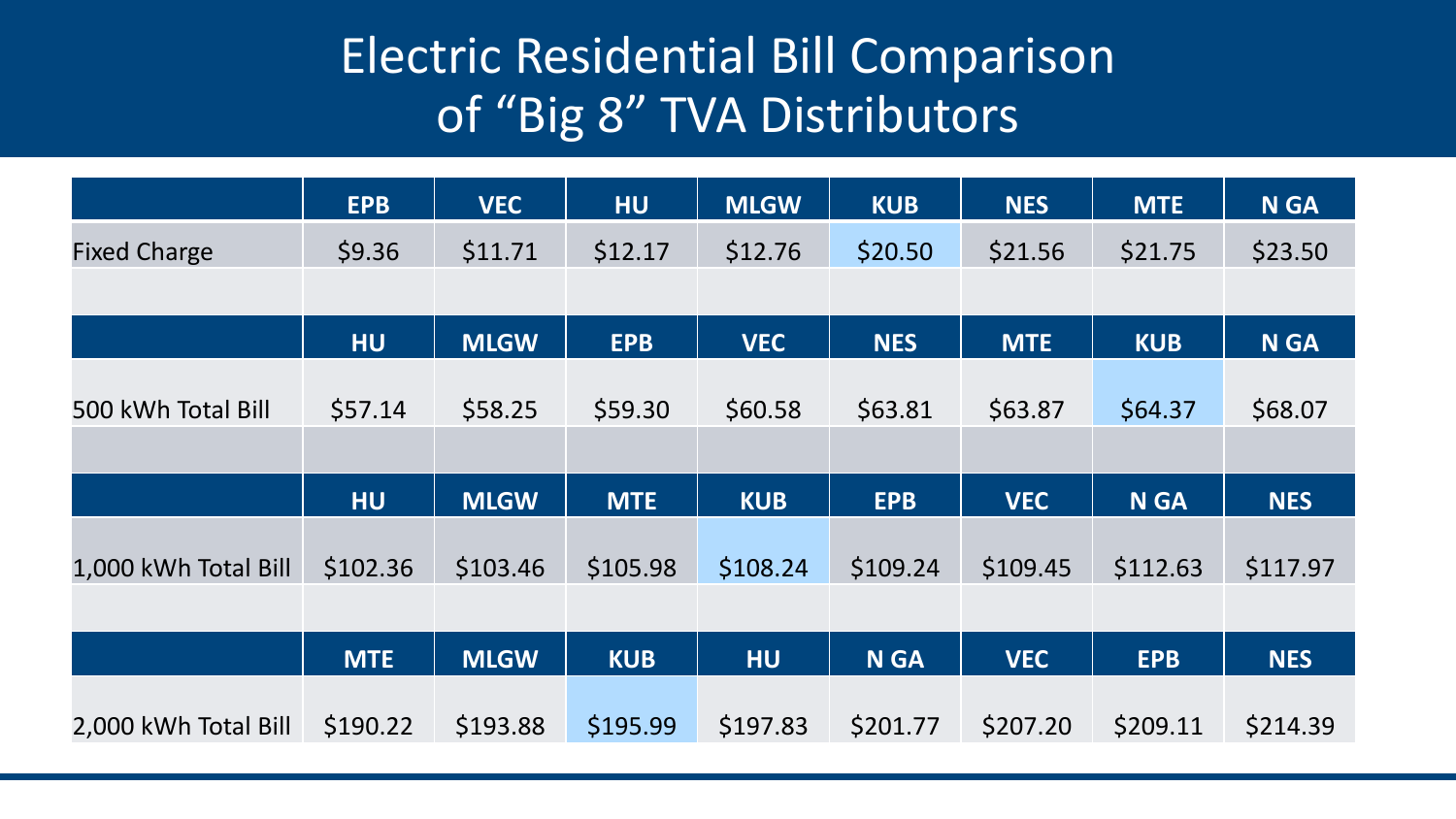## Low Income Home Energy Assistance Program (LIHEAP) Customer Usage



Average Monthly Consumption (kWh)

FY21 LIHEAP Data